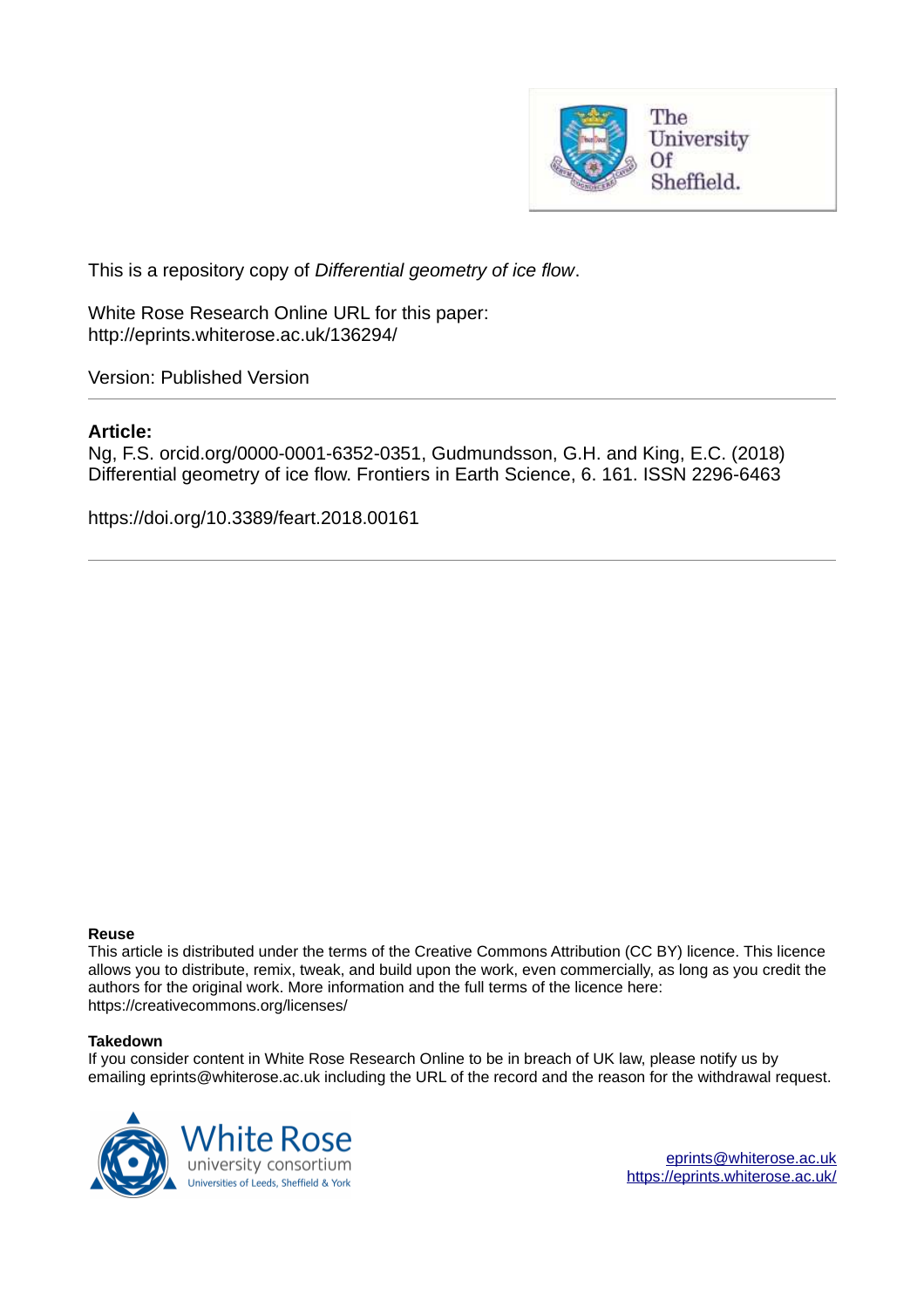



# [Differential Geometry of Ice Flow](https://www.frontiersin.org/articles/10.3389/feart.2018.00161/full)

[Felix S. L. Ng](http://loop.frontiersin.org/people/220892/overview)  $^{1\star}$ , [G. Hilmar Gudmundsson](http://loop.frontiersin.org/people/303842/overview) $^2$  and [Edward C. King](http://loop.frontiersin.org/people/577409/overview)  $^3$ 

<sup>1</sup> Department of Geography, University of Sheffield, Sheffield, United Kingdom, <sup>2</sup> Department of Geography and Environmental Sciences, Northumbria University, Newcastle-upon-Tyne, United Kingdom, <sup>3</sup> British Antarctic Survey, Natural Environment Research Council, Cambridge, United Kingdom

<span id="page-1-0"></span>Flowlines on ice sheets and glaciers form complex patterns. To explore their role in ice routing and extend the language for studying such patterns, we develop a theory of flow convergence and curvature in plan view. These geometric quantities respectively equal the negative divergence of the vector field of ice-flow direction and the curl of this field. From the first of these two fundamental results, we show that flow in individual catchments of an ice sheet can converge (despite its overall spreading) because ice divides are loci of strong divergence, and that a sign bifurcation in convergence occurs during ice-sheet "symmetry breaking" (the transition from near-radial spreading to spreading with substantial azimuthal velocities) and during the formation of ice-stream tributary networks. We also uncover the topological control behind balance-flux distributions across ice masses. Notably, convergence participates in mass conservation along flowlines to amplify ice flux via a positive feedback; thus the convergence field governs the form of ice-stream networks simulated by balance-velocity models. The theory provides a roadmap for understanding the tower-shaped plot of flow speed versus convergence for the Antarctic Ice Sheet.

#### **OPEN ACCESS**

#### Edited by:

Alun Hubbard, UiT The Arctic University of Norway, **Norway** 

#### Reviewed by:

Johannes Jakob Fürst, Friedrich-Alexander-Universität Erlangen-Nürnberg, Germany Lukas Arenson, BGC Engineering (Canada), Canada

> \*Correspondence: Felix S. L. Ng [f.ng@sheffield.ac.uk](mailto:f.ng@sheffield.ac.uk)

#### Specialty section:

This article was submitted to Cryospheric Sciences, a section of the journal Frontiers in Earth Science

Received: 14 June 2018 Accepted: 25 September 2018 Published: 23 October 2018

#### Citation:

Ng FSL, Gudmundsson GH and King EC (2018) Differential Geometry of Ice Flow. Front. Earth Sci. 6:161. doi: [10.3389/feart.2018.00161](https://doi.org/10.3389/feart.2018.00161) Keywords: ice sheets, ice streams, flow direction, convergence, curvature, symmetry breaking, balance velocity, Antarctica

# INTRODUCTION

When studying glacier flow as a geophysical fluid dynamics phenomenon, it is customary to interrogate flow velocities given their rheological link (via their spatial gradients: strain rates) to deviatoric stresses, and given their role in mass, momentum and energy conservation. Ice-dynamical changes involve flow acceleration and deceleration, and satellite remote-sensing methods are nowadays deployed to map and monitor ice surface velocities frequently and accurately (e.g., [Fahnestock et al., 2016\)](#page-8-0). However, one can scrutinize just the field of ice-flow directions—and the flowlines they trace—as a pattern, irrespective of speed. How the patterns of flowline and flow speed relate to each other can also be queried. In glaciology and glacial geomorphology, two problems in which flow directions and flowline geometry feature distinctly are the unraveling of the organization of tributary ice-stream networks [\(Ng, 2015\)](#page-9-0) and the reconstruction of palaeo ice-sheet history from streamlined subglacial landforms [\(Clark, 1997\)](#page-8-1).

Here we present an analytical theory of flowline patterns by developing mathematics to describe their differential geometry. Our study departs from efforts to simulate ice flow by solving the momentum equations with numerical sophistication, and has two motivations. First, although ice-flow direction seems a basic concept, its properties as a field variable are underexplored. Second, and related to the first, we wish to derive general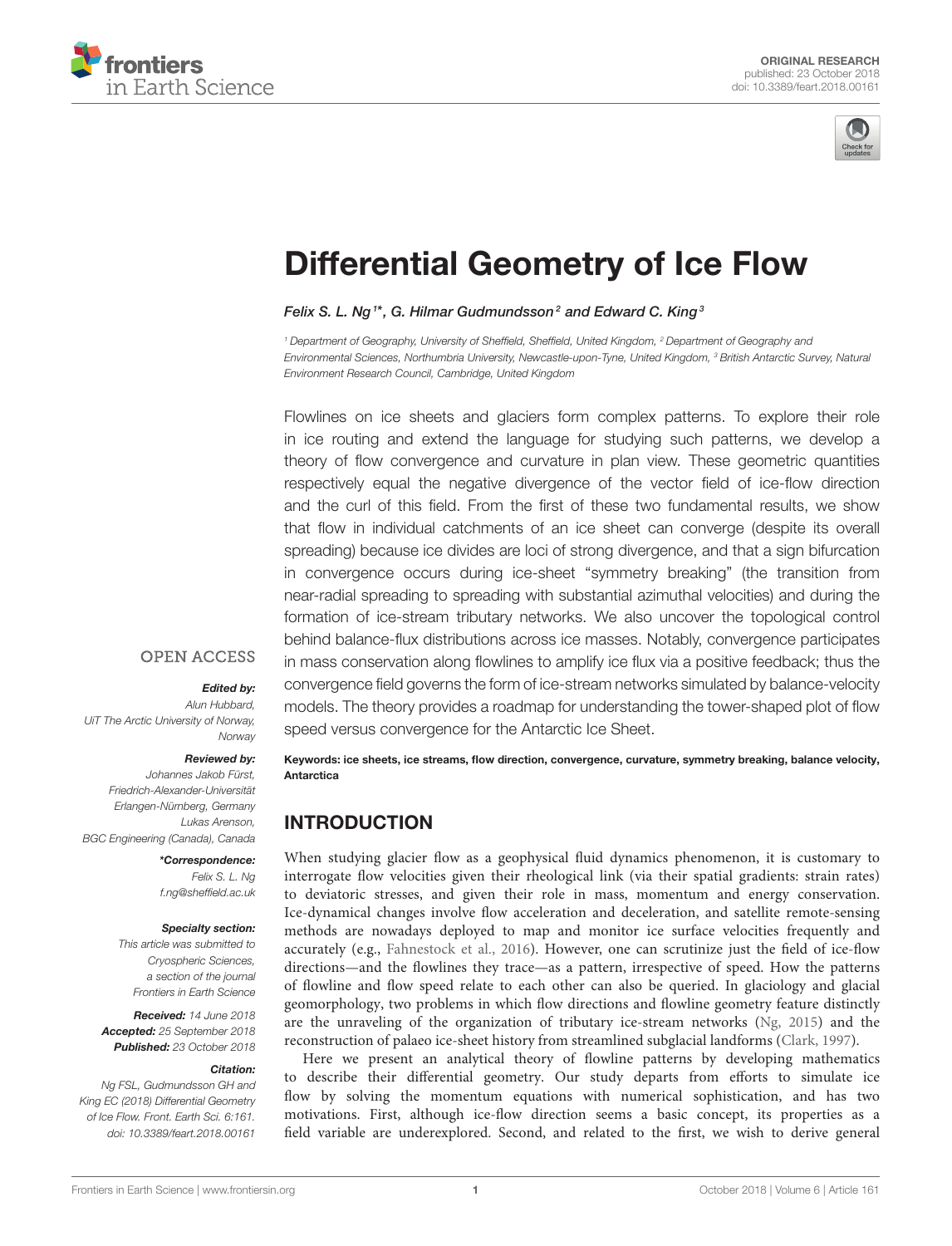quantitative insights about the spatial organization of ice flow, on the presumption that certain mechanisms govern its pattern formation. A large variety of complex or irregular flow structures are seen in satellite-measured and numerically-simulated ice velocity fields, but it remains difficult to evaluate their spatial attributes in more than purely descriptive terms, because a suitable tool for this is lacking. Our second aim goes some way toward building such tool.

[Nye \(1983,](#page-9-1) [1986,](#page-9-2) [1991,](#page-9-3) [1993\)](#page-9-4) made contributions to the topic by characterizing the pattern of principal strain rates on the surface of glaciers and ice sheets viewed planimetrically in two dimensions. While his study was topological, it focussed on the nature of special "isotropic" points rather than entire flow fields, and did not consider how flow direction interacts with speed and flux to govern ice mass routing.

More recently, by using flow-direction data to compute a quantity called flow convergence C [defined in Equation (3)] across the Antarctic Ice Sheet, [Ng \(2015\)](#page-9-0) discovered that flow speed U plotted against C forms a tower-shaped distribution spanning  $C > 0$  and  $C < 0$ , which narrows systematically as speed increases; see **[Figure 3A](#page-4-0)**. This "tower distribution" indicates that fast flow does not converge or diverge strongly on the ice sheet, and [Ng \(2015\)](#page-9-0) interpreted it as a fundamental signature of spatially complex flow within ice-stream networks. Explaining the physical origin of the tower can help us understand how ice-flow thermomechanics translates into flow patterns [\(Ng, 2015\)](#page-9-0), but poses challenge because theories have not been formulated to study the relationship between  $C$  and  $U$  (i.e., between flow differential geometry and dynamics) globally across an ice mass. Note that numerical simulations that successfully match the flow field of Antarctica today must naturally also recreate the tower distribution, but such ability does not constitute its explanation.

Our theory in the present paper treads over territories familiar to most glaciologists but makes new connections between them. We show that spatial gradients of flow direction, which measure flowline differential geometry, inform key aspects of the ice motion including non-local properties of flow on catchment scale and the symmetry breaking behind the tower distribution and ice-stream tributary formation. The theory goes beyond Nye's theory to explain the importance of flowline topology globally, by elucidating how convergence governs an ice mass's balance-velocity field. This leads to new insights on how the tower distribution can be broken down for analysis.

Our work is also distinguished from that of [Ng \(2015\)](#page-9-0). After introducing flow convergence, this predecessor article had focussed on exploring observational data; and when examining the tower distribution, its treatment remained mostly empirical, and its mechanistic considerations did not relate the variables making up the tower  $(C \text{ and } U)$  to ice-flux routing along flowlines. In contrast, our realization here of new mathematical connections between flow convergence/curvature and the vector field of flow directions [Equations (4) and (5)] allows us to expand the theoretical framework in a different direction to create understanding. Our line of study, while complementary to [Ng's \(2015\)](#page-9-0), is not hinged upon data analysis.



#### FLOW CONVERGENCE AND CURVATURE

Consider planimetric ice flow with surface velocity  $\mathbf{u} = (u \ v)^T$ where *u* and *v* are functions of position  $\mathbf{x} = (x \ y)^T$  ([Figure 1A](#page-1-0)). Flow direction anticlockwise from the  $x$ -axis is

$$
\theta(x, y) = \arctan\left(\frac{v}{u}\right). \tag{1}
$$

The corresponding flow direction vector is

$$
\theta = \begin{pmatrix} c \\ s \end{pmatrix}, \text{ with } c = \cos \theta \text{ and } s = \sin \theta. \tag{2}
$$

The θ-field defines an infinite number of flowlines (because more flowlines can be traced between any two flowlines). To describe their differential geometry, we use two independent scalar variables—convergence C and curvature  $\chi$ —to quantify local rates of change of  $\theta$  in different directions:

$$
C(x, y) = -\frac{\partial \theta}{\partial n} \quad \text{and} \quad \chi(x, y) = \frac{\partial \theta}{\partial l}, \tag{3}
$$

where  $n$  denotes distance left-perpendicular to flow and  $l$  denotes distance along flow (**[Figure 1A](#page-1-0)**). [\[Ng's \(2015\)](#page-9-0) formula for C has a different sign because his  $\theta$  denotes azimuth measured clockwise.] Both with the dimension [length]<sup>-1</sup>, C and  $\chi$  are geometric measures that disregard flow speed. At any position, C is positive, negative or zero if flowlines merge, split or are parallel, respectively; and  $\chi$  is positive if flowlines curve to the left (**[Figure 1B](#page-1-0)**). No steadiness assumption for the ice flow is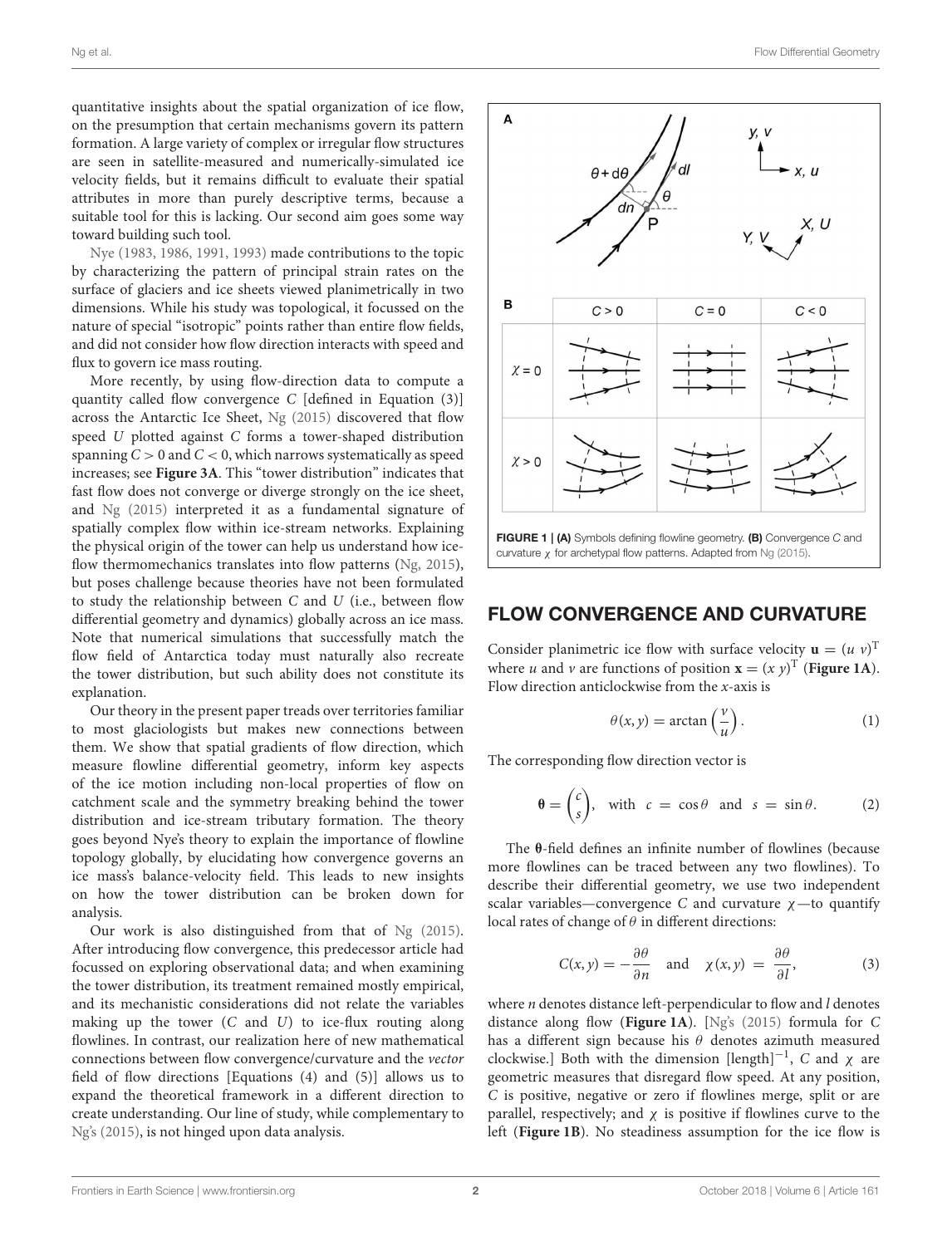made, so C and  $\chi$  can characterize any snapshot of a time-varying flowline pattern.

The directions *n* and *l* are known from  $\theta$  or  $\theta$ . Using vector calculus, we find that the definitions in Equation (3) can be written as

$$
C = -(\mathbf{k} \times \mathbf{\theta}).\nabla \theta = -\left(-s\frac{\partial \theta}{\partial x} + c\frac{\partial \theta}{\partial y}\right)
$$

$$
= -\left(\frac{\partial c}{\partial x} + \frac{\partial s}{\partial y}\right) = -\nabla \cdot \mathbf{\theta}
$$
(4)

and

$$
\chi = \theta.\nabla\theta = \left(c\frac{\partial\theta}{\partial x} + s\frac{\partial\theta}{\partial y}\right)
$$

$$
= \left(\frac{\partial s}{\partial x} - \frac{\partial c}{\partial y}\right) = k(\nabla \times \theta), \tag{5}
$$

where **k** is the unit vector in the vertical. These results, given here for the first time in the glaciological context, show that −C (what we call "flow divergence" in this paper) is the divergence of the flow-direction vector field  $θ$ , and  $χ$  is the magnitude of the curl of  $\theta$ . Despite similarities, C and  $\chi$  are not the ice flux divergence  $\nabla \cdot \mathbf{q}$  and vorticity  $\omega = \mathbf{k} \cdot (\nabla \times \mathbf{u}) = (\partial \nu / \partial x - \partial \mathbf{u})$  $\partial u/\partial y$ /2, which involve flow speed. Moreover, while  $\chi$  measures the local curvature of flowlines, C measures the local curvature of the curves orthogonal to flowlines and is positive when these curves are concave toward flow (dashed, **[Figure 1B](#page-1-0)**). This orthogonality motivates a generalized vector curvature field (χ –C) T , as expressed in Equation (A4) in the **[Appendix](#page-10-0)**. Equations (4) and (5) did not feature in [Ng's \(2015\)](#page-9-0) study. These crucial results enable our subsequent analysis in the sections 'Areal Integrals and Symmetry Breaking', 'Flowlines and Balance Flux' and 'Ice-Flow Tributarization and the Tower Plot.'

Ice must deform in any converging/diverging or curving flow, so C and  $\chi$  must be linked to strain rates. By considering how fast ice shortens laterally as it moves through any position, [Ng](#page-9-0) [\(2015\)](#page-9-0) deduced that locally C equals the lateral compressive strain rate divided by the flow speed U. Analogously, it turns out that curvature  $\chi$  is the transverse shear strain rate divided by U. Specifically we have

$$
C = -\frac{1}{U} \frac{\partial V}{\partial Y} \quad \text{and} \quad \chi = \frac{1}{U} \frac{\partial V}{\partial X}, \tag{6}
$$

<span id="page-3-0"></span>where V is the lateral component of velocity when the local coordinate system about each position P is rotated to  $(X Y)^T$ , with X pointing along flow (**[Figure 1A](#page-1-0)**). For completeness, we give a formal derivation of both of these relationships in the **[Appendix](#page-10-0)**.

Why consider C and  $\chi$  instead of strain rates, if they differ merely by a speed normalization? One reason is that C and  $\chi$ reflect strain rates resolved in two special directions associated with the ice flow locally; the spatial fields of those resolved components are rarely examined. A second reason, linked closely to our (geo)morphological interests in this paper, is that C and χ quantify the geometric pattern of flowline systems directly, whereas strain rates do not—it is not possible to conceive how fast flowlines constrict or splay by inspecting strain rates alone.

# AREAL INTEGRALS AND SYMMETRY BREAKING

A study of the areal integrals of  $C$  and  $\chi$  produces the first insights on ice-flow organization. Over a given area, the average value of C reflects whether flowlines within it converge or diverge overall, and the average value of  $\chi$  whether they curve leftward or rightward overall. By using the signs of  $\overline{C}$  and  $\overline{\chi}$  to classify sub-domains, we can begin to deconstruct complex flow patterns across glaciers and ice sheets.

Applying Gauss's Theorem to Equation (4) and Stokes's Theorem to Equation (5) to an area S bounded by the curve  $\Gamma$ yields

$$
S\bar{C} = \iint_{S} C \, dA = -\iint_{S} \nabla \cdot \theta \, dA = -\oint_{\Gamma} \theta \cdot \hat{\mathbf{n}} \, dr \tag{7}
$$

and

$$
S\bar{\chi} = \iint\limits_{S} \chi \, \mathrm{d}A = \iint\limits_{S} (\nabla \times \theta) \, \mathrm{d}A = \oint\limits_{\Gamma} \theta \, \mathrm{d}r, \tag{8}
$$

which show that the signs of the convergence and curvature integrals—thus, sgn( $\overline{C}$ ) and sgn( $\overline{\chi}$ ) also—are governed by the sign of the (boundary) line integral of flow-direction normals and flow-direction parallels, respectively. Only the angle between θ and the enclosing boundary matters, as flow speed is excluded. Equations (7) and (8) are conservative in the sense that different distributions of C and  $\chi$  (i.e., different flowline patterns) in the area can have the same total integrals.

**[Figure 2A](#page-3-0)** shows an example where the convergence integral and  $\overline{C}$  are both positive because  $\theta$  points into S along much of the boundary and out from S along a short stretch. No contribution to  $\overline{C}$  comes from those stretches following flowlines (dashed). Flow in the area must converge overall, regardless of the convergence variations and the actual pattern of flowlines within it. An opposite case can be conceived by reversing the flow directions.

This framework sheds light on the "symmetry breaking" of flow on spreading ice sheets and ice caps (**[Figure 2B](#page-3-0)**). By this we mean the transition from simple spreading that is divergent everywhere even if not perfectly radial, as often seen on small ice caps, to complex spreading in large ice sheets where ice flow occurs in distinct basins/catchments, in which it often converges (e.g., in tributary ice-stream systems; Ng and Conway, [2004;](#page-9-5) [Ng, 2015\)](#page-9-0). Symmetry breaking specifically involves the bifurcation from  $C < 0$  only to  $C < 0$  and  $C > 0$  (**[Figure 2B](#page-3-0)**), not just the azimuthal component of θ becoming non-zero. As noted in the Introduction, Nye's (1991, 1993) analysis concerns the local configuration of strain rates near spreading centers (e.g., summits) and not this behavior, nor the global pattern of flow across an ice mass.

The existence of ice divides between drainage basins turns out to be critical to symmetry breaking. On most divides, ice flow occurs in roughly or nearly opposite directions on the two sides.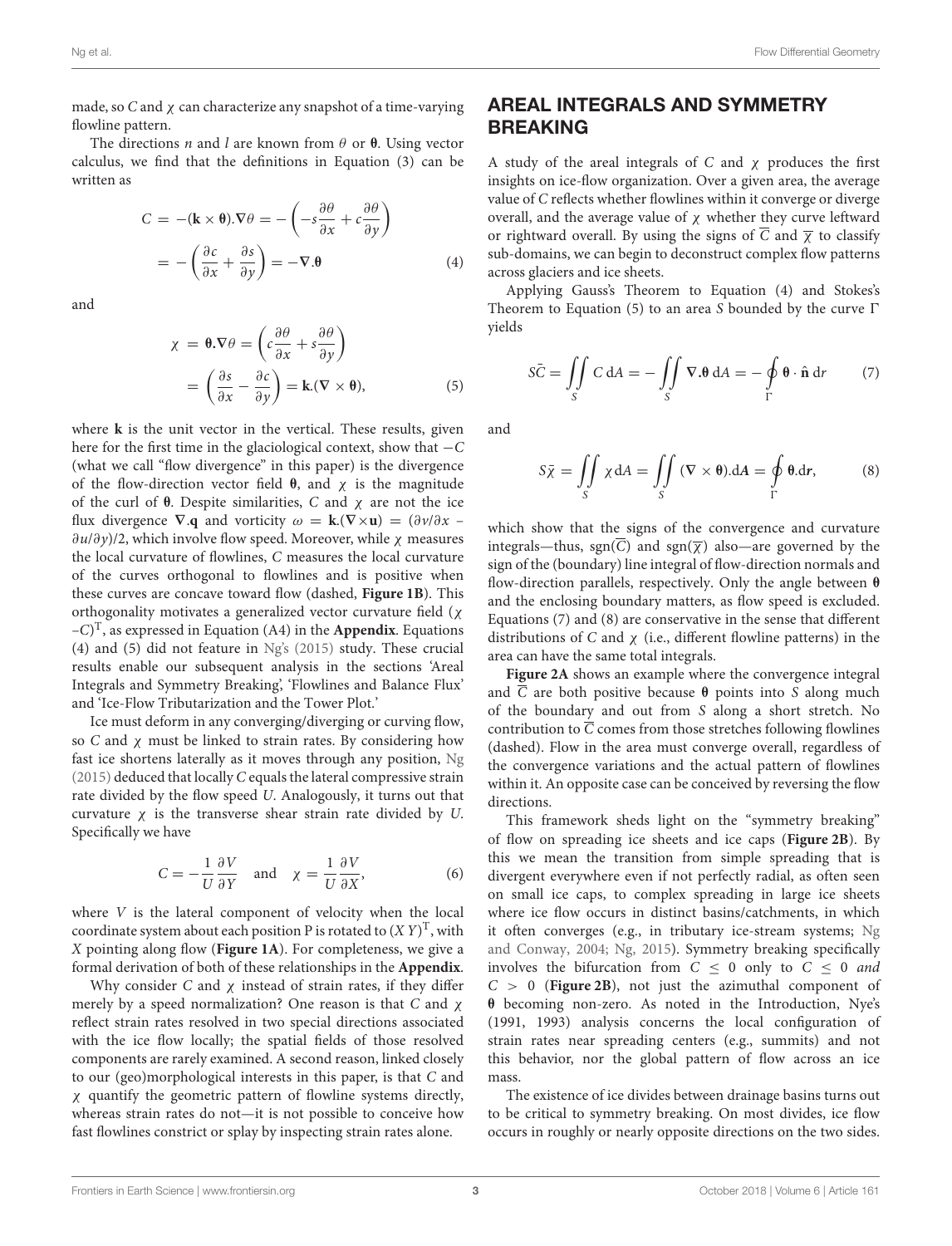<span id="page-4-0"></span>



A small velocity along the divide allows  $\theta$  to vary continuously even if rapidly—across it, so C at the divide is finite and negative (**[Figure 2C](#page-3-0)**, upper); this can be shown by applying Equation (7) to a strip of area containing a divide segment, and taking the mathematical limit as its width goes to zero. In the ideal case where the component of velocity along the divide is identically zero,  $\theta$  is opposite on the two sides and switches discontinuously across the divide, and so is undefined at the divide (**[Figure 2C](#page-3-0)**, lower); in this case, the mathematical limit implies  $C = -\infty$  there. Consequently, any small area containing a divide (or a spreading center) has  $\overline{C}$  < 0, implying that divide networks are sources of flow divergence.

For an ice sheet with N catchments, we can partition its total convergence integral as

$$
(S\bar{C})_{\text{Ice sheet}} = \iint\limits_{\text{Divides}} C \, \mathrm{d}A + \sum_{i=1}^{N} \iint\limits_{\text{Catchment } i} C \, \mathrm{d}A
$$

$$
= \oint\limits_{\Gamma-\text{Divides}} -\mathbf{\theta} \cdot \hat{\mathbf{n}} \, \mathrm{d}r + \sum_{i=1}^{N} \iint\limits_{\text{Catchment } i} C \, \mathrm{d}A, \quad (9)
$$

where "T-divide" is drawn tightly around divide networks (**[Figure 2B](#page-3-0)**), including any isolated ones on ice domes and rises.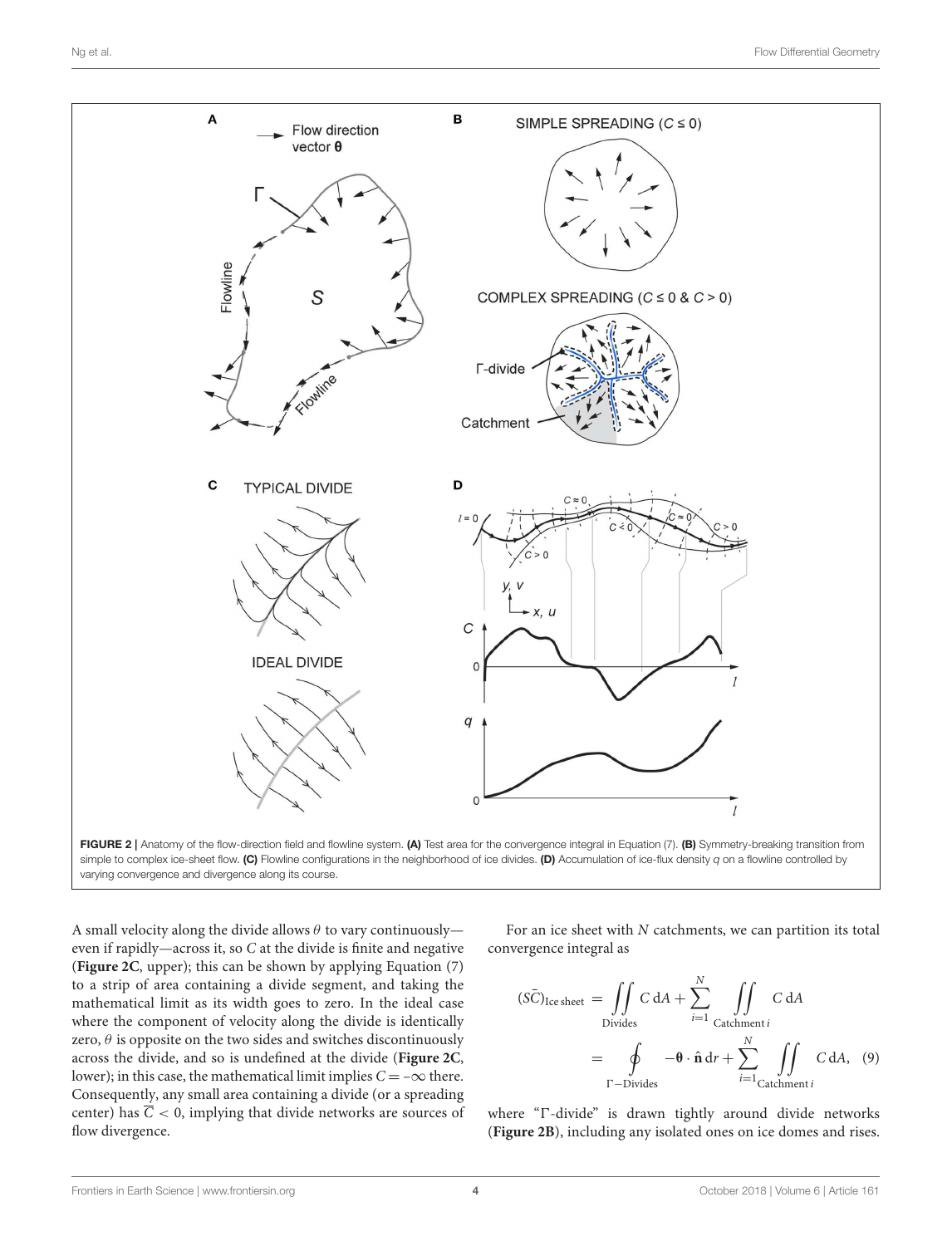

Overall spreading of the ice sheet implies that the left-hand side of Equation (9) is always negative [as can be shown with Equation (7)], but a stronger negative contribution from divides [first term on the right-hand side of Equation (9)] will render the  $\Sigma$ -term positive, such that contributions from some or all catchments must be positive. This result means that convergent ice flow will always occur in some catchments (even though  $\overline{C}_{\text{Ice sheet}} < 0$ ) when a sufficiently strong divide network forms in the ice-sheet interior (e.g., **[Figure 2B](#page-3-0)**). Another important deduction from Equation (9) is that the bifurcation yielding  $C > 0$  in some areas always requires  $C < \overline{C}_{\text{Ice sheet}}$  (< 0) to emerge elsewhere.

In this analysis, we are not merely restating the common glaciological appreciation that ice sheet flow is characterized by catchments and divides; in fact, this configuration is so familiar that it may not come across as something to be studied or quantifiable. Our analysis explicitly predicts the conservation of spatial rates of flowline merging/splitting across this system. We also emphasize that our topological arguments above do not explain the ice-flow thermomechanics creating divides and catchments in the first place; however, they do illustrate why the U versus C distribution for the Antarctic Ice Sheet (**[Figure 3A](#page-4-0)**; [Ng, 2015\)](#page-9-0) spans both signs in C. We return to examine this distribution's shape after investigating how C affects the ice flux along flowlines (next section 'Flowlines and Balance Flux').

<span id="page-5-0"></span>This analysis informs other aspects of ice flow at catchment scale, some having analogues in mountain and hillslope geomorphology. Divides (loci of  $C < 0$ ) with large negative C may be described as sharp, divides with less negative C as blunt (**[Figure 2C](#page-3-0)**); the latter portray rounded ridges of divergence, and C can vary in intensity across a divide network (**[Figure 2B](#page-3-0)**). Divides and ridges may also form inside a catchment, in which case flow convergence elsewhere in the catchment must be increased in view of the conservative property of its areal convergence integral. On a parallel flow, perturbation of flow directions to create convergence must produce divergence in neighboring areas. The spatial alternation of divergent and convergent flow during tributary formation in ice-stream systems [\(Ng, 2015;](#page-9-0) e.g., **[Figure 4C](#page-5-0)**) can be understood in terms of such bifurcation of C.

### FLOWLINES AND BALANCE FLUX

Next we explore the relevance of flow convergence and divergence for the ice flux routed along flowlines. This yields an understanding of how their geometry influences the pattern of ice speeds and fluxes across an ice mass. Let  $H(x, y, t)$  denote the ice mass's thickness,  $a(x, y, t)$  its net mass balance, and t time. Define ice flux density vectorially as  $q = q\theta$ , with  $q = q(x, y, t)$  $\geq$  0 as its magnitude. The ice-flow direction is assumed to be depth-invariant. Writing **q** in terms of θ, rather than as H times the column-averaged ice velocity  $\overline{u}$  (which is the usual practice), facilitates an analysis based directly on flowline configuration. Now, conservation of mass implies

$$
\frac{\partial H}{\partial t} + \nabla \cdot \mathbf{q} \equiv \frac{\partial H}{\partial t} + \mathbf{0} \cdot \nabla q + q(\nabla \cdot \mathbf{\theta}) = a.
$$
 (10)

By substituting  $C = -\nabla \theta$  from Equation (4) and defining the curvilinear coordinate l to follow a flowline such that

$$
\frac{\partial x}{\partial l} = c \quad \text{and} \quad \frac{\partial y}{\partial l} = s,\tag{11}
$$

Equation (10) can be converted to

$$
\frac{\partial H}{\partial t} + \frac{\partial q}{\partial l} = a + Cq.
$$
 (12)

As the flowline's curvature is  $\chi = \partial \theta / \partial l$  (Equation (3)), ice flow direction varies along it according to

$$
\theta(l,t) = \int_0^l \chi \, \mathrm{d}l \quad + \quad \theta(l=0,t), \tag{13}
$$

in which  $l = 0$  locates its starting point on the divide.

Equation (12) describes mass conservation instantaneously along any flowline (whether its trajectory migrates over time) and can be used on multiple flowlines to track the evolution of H and the ice surface in three dimensions. Since a flowline has zero width, this description differs from the mass conservation equation in 2.5-dimensional "flowtube" glaciological models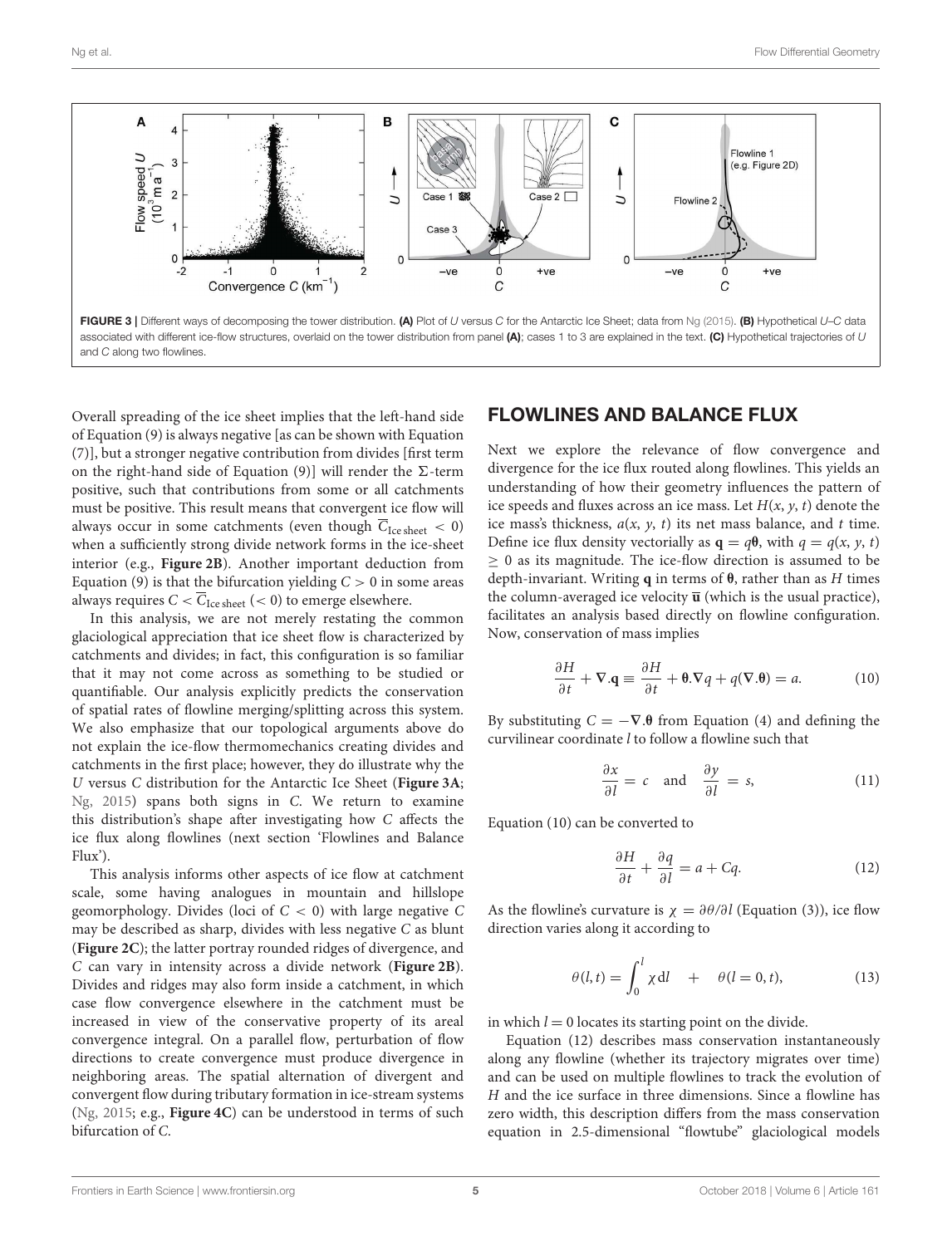

FIGURE 4 | Two types of flow structures on ice streams and their speed–convergence (U–C) signatures. (A) Map of ice streams along West Antarctica's Siple Coast, locating the areas studied in the later panels. Panels (B-D) pertain to a fast-flow onset zone on Bindschadler Ice Stream. Panels (E-H) pertain to an upstream region of Whillans Ice Stream. (B,F) Surface flow speed U and flow-direction unit vectors derived from the dataset of [Rignot et al. \(2011\)](#page-9-6). (E) Bed elevation from Bedmap2 [\(Fretwell et al., 2013\)](#page-8-2). (C,G) Flow convergence C from [Ng's \(2015\)](#page-9-0) dataset. (D,H) Plots of U against C for the areas enclosed by ellipses in (B–C) and (E–G), respectively. Both plots are located well within and near the base of the tower distribution in [Figure 3A](#page-4-0).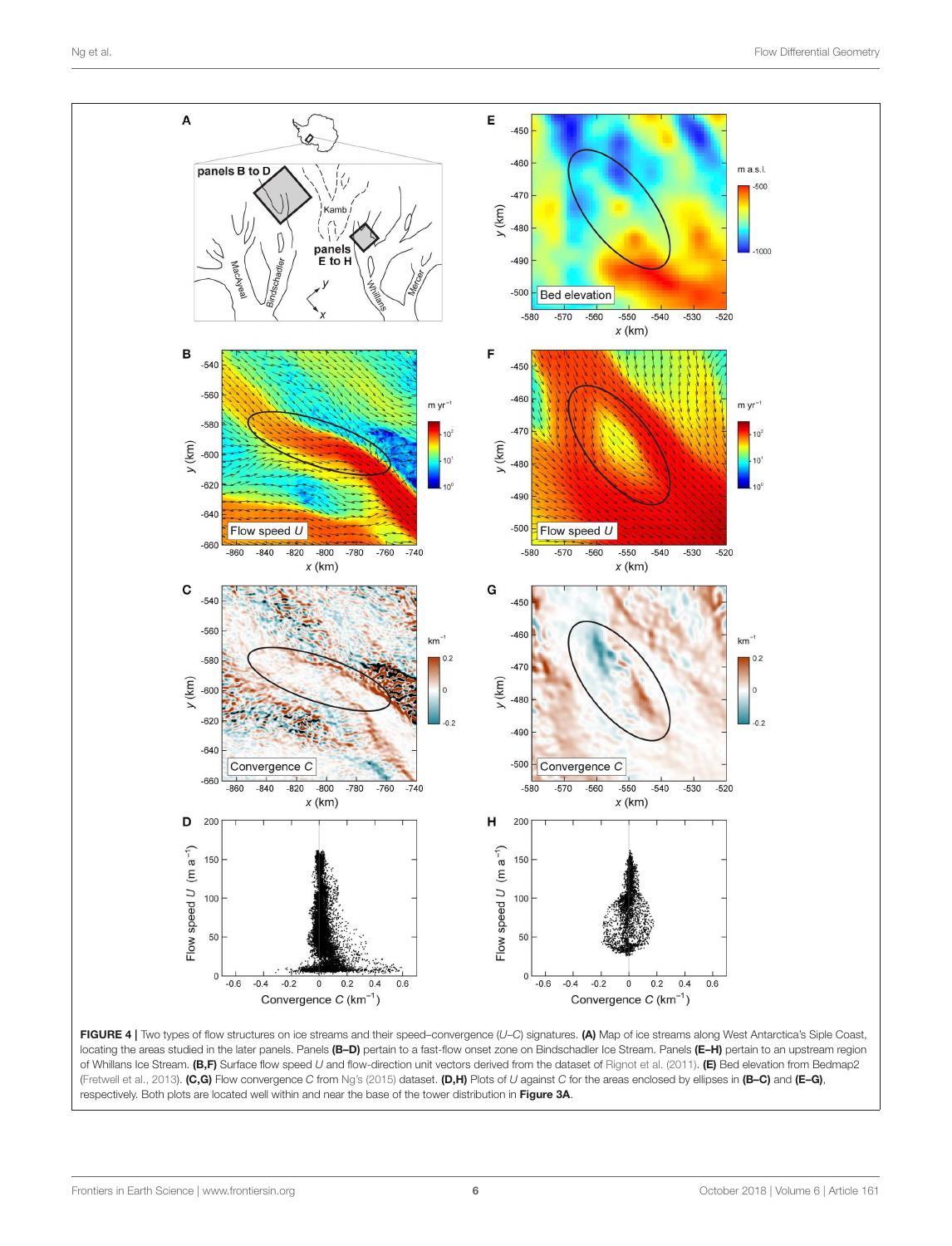(p. 275, [Van der Veen, 2013;](#page-9-7) [Passalacqua et al., 2016\)](#page-9-8), which addresses flow of a finite width between two flowlines.

By assuming orthogonality between flowlines and elevation contours of the ice surface, [Reeh \(1988\)](#page-9-9) derived a result like Equation (12) with its last term  $Cq$  replaced by  $q/R$ , where R is the radius of curvature of the contours where they meet a flowline. Such orthogonality is valid where the shallow ice approximation applies, but may break down where lateral/longitudinal stress gradients in the ice dominate, e.g., at ice-stream shear margins. But whether orthogonality holds, Equation (12) establishes a precise connection between the flux field  $q$  and flow differential geometry—by virtue of  $C = -\nabla \cdot \theta$ .

This connection is especially clear when we consider the balance fluxes and velocities [\(Budd and Warner, 1996\)](#page-8-3) which keep the ice surface topography constant. Under steady state  $(\partial/\partial t \equiv 0)$  Equation (12) becomes

$$
\frac{dq_0}{dl} = a(l) + C(l)q_0,
$$
\n(14)

which shows that the balance flux  $q_0$  increases along the flowline as a result of mass balance and lateral gain from (/loss to) flow convergence (/flow divergence). The final term here, describing lateral focussing of ice flux onto the flowline when  $C > 0$  and dilation of the flux when  $C < 0$ , feeds back positively and negatively (respectively) on the rate of change of  $q_0$  (**[Figure 2D](#page-3-0)**). In contrast, the curvature  $\chi$  has no bearing on the flux accumulation. On a flowline with known ice thickness profile  $H(l)$ , the balance velocity is given by

$$
\overline{\mathbf{u}}_0 = U_0 \mathbf{\theta}, \text{ where } U_0 = q_0 / H. \tag{15}
$$

Balance flux/velocity fields are useful for visualizing the flow pattern across an ice mass, supplying gridded-velocity estimates for glaciological studies, detecting unsteady flow regions (those exhibiting dynamical and/or elevation changes) through comparison with satellite-/field-measured surface velocities, and defining states for initializing numerical ice-flow simulations [\(Budd and Warner, 1996;](#page-8-3) [Bamber et al., 2000a,](#page-8-4)[b;](#page-8-5) [Fricker et al.,](#page-8-6) [2000;](#page-8-6) [Wu and Jezek, 2004;](#page-9-10) [LeBrocq et al., 2006;](#page-9-11) [Williams et al.,](#page-9-12) [2014\)](#page-9-12). A common approach of computing balance flux fields is to solve the steady version of Equation (10) for  $\mathbf{q} = (q_x)$  $(q_y)^{\rm T}$  on a rectangular grid under prescribed mass balance, with the Cartesian flux components satisfying  $q_y/q_x = \tan\theta$ , for consistency with flow directions (e.g., [Budd and Warner,](#page-8-3) [1996;](#page-8-3) [Fricker et al., 2000;](#page-8-6) [Wu and Jezek, 2004;](#page-9-10) [LeBrocq et al.,](#page-9-11) [2006\)](#page-9-11). Typically the  $\theta$ -field is derived from the known surface topography by assuming that flow occurs in the direction of steepest surface slope, which is equivalent to [Reeh's \(1988\)](#page-9-9) assumption above. Variations in numerical scheme exist, as the misalignment in orientation between the coordinate axes and flow directions yields different approximations for the flux routing between adjacent grid points or cells. Another approach of computing balance flux uses the flowtube idea by summing mass balance between neighboring flowlines from the divide to various positions downstream [\(Joughin et al.,](#page-9-13) [1997;](#page-9-13) [Testut et al., 2003\)](#page-9-14), and its accuracy depends on the flowline separation. Recently, [Brinkerhoff and Johnson \(2015\)](#page-8-7) put forward a numerical algorithm based on the finite-element approach that uses a spatially-unstructured grid to reduce the errors on flux routing and thus improve upon these methods.

Equation (14) unravels the topological basis of balance flux fields by showing that  $q_0(x, y)$  obeys a continuum set of initialvalue problems along flowlines. Thus it motivates a new way of calculating the fields, in which these flowline problems are solved, given input data for the convergence field  $C(x, y)$ , mass balance  $a(x, y)$ , and flowline trajectories determined from the curvature field  $\chi(x, y)$  via Equation (13). Conceptually, this method amounts to a transformation or mapping of one pattern (that of flow directions) into another pattern (of ice-flux magnitude). The grid-based and flowtube approaches described above do not recognize this curvilinear mapping nor flowline differential geometry. The new method has two distinct steps: (1) The estimation of flowline trajectories (starting from divides) and estimation of  $C$  and  $\chi$  along flowlines from flow directions. Both of these necessitate spatial interpolation of flow-direction data in practice, e.g., by kriging [\(Ng, 2015\)](#page-9-0). (2) The solution of Equation (14) on each flowline for its flux profile (**[Figure 2D](#page-3-0)**). This can be done with an Euler-based numerical scheme or analytically with an integrating factor. With  $q_0(l = 0) = 0$  at the divide, the latter method gives

$$
q_0(l) = e^{-f(l)} \int_0^l e^{f(l)} a(l) \mathrm{d}l \tag{16}
$$

where

$$
f(l) = -\int C(l) \mathrm{d}l. \tag{17}
$$

The balance velocity field can then be found via Equation (15).

These insights illuminate a remarkable property of balance velocity fields of the Antarctic and Greenland Ice Sheets, which is that they predict networks of fast ice flow in roughly the same places where ice stream tributaries/trunks are indeed observed (e.g., Figure 1 of [Budd and Warner, 1996;](#page-8-3) Figure 2 of Bamber et al., [2000b;](#page-8-5) Figure 5 of [Wu and Jezek, 2004\)](#page-9-10). Although past studies correctly attributed this prediction—in descriptive terms—to ice converging toward topographic lows or valleys in the ice surface, our theory quantifies the mechanism precisely. Equation (14) shows that the critical control in this fast-flow localization is  $C = -\nabla \cdot \theta$  and the mechanism involves positive feedback: the higher is  $q$  at a given position, the faster  $q$  increases along flow when  $C > 0$  there (for a fixed local pattern of merging flowlines); in turn, the increased ice flux strengthens the feedback further downstream. Equation (14) also explains why in the grid-based and flowtube approaches, details of the calculated balance flux/velocity fields in such fast-flowing areas are critically sensitive to the grid spacing and the degree of pre-smoothing of the ice surface used to derive flow directions [\(Budd and Warner,](#page-8-3) [1996;](#page-8-3) [Fricker et al., 2000;](#page-8-6) [Testut et al., 2003;](#page-9-14) [Wu and Jezek, 2004;](#page-9-10) [LeBrocq et al., 2006\)](#page-9-11). This is because these approaches compute the accumulation of ice flux from flow directions and gradients of flow directions (analogues of C and  $\chi$ ) evaluated at coordinate points some distance away from individual flowlines. Not only does the corresponding numerical discretization introduce errors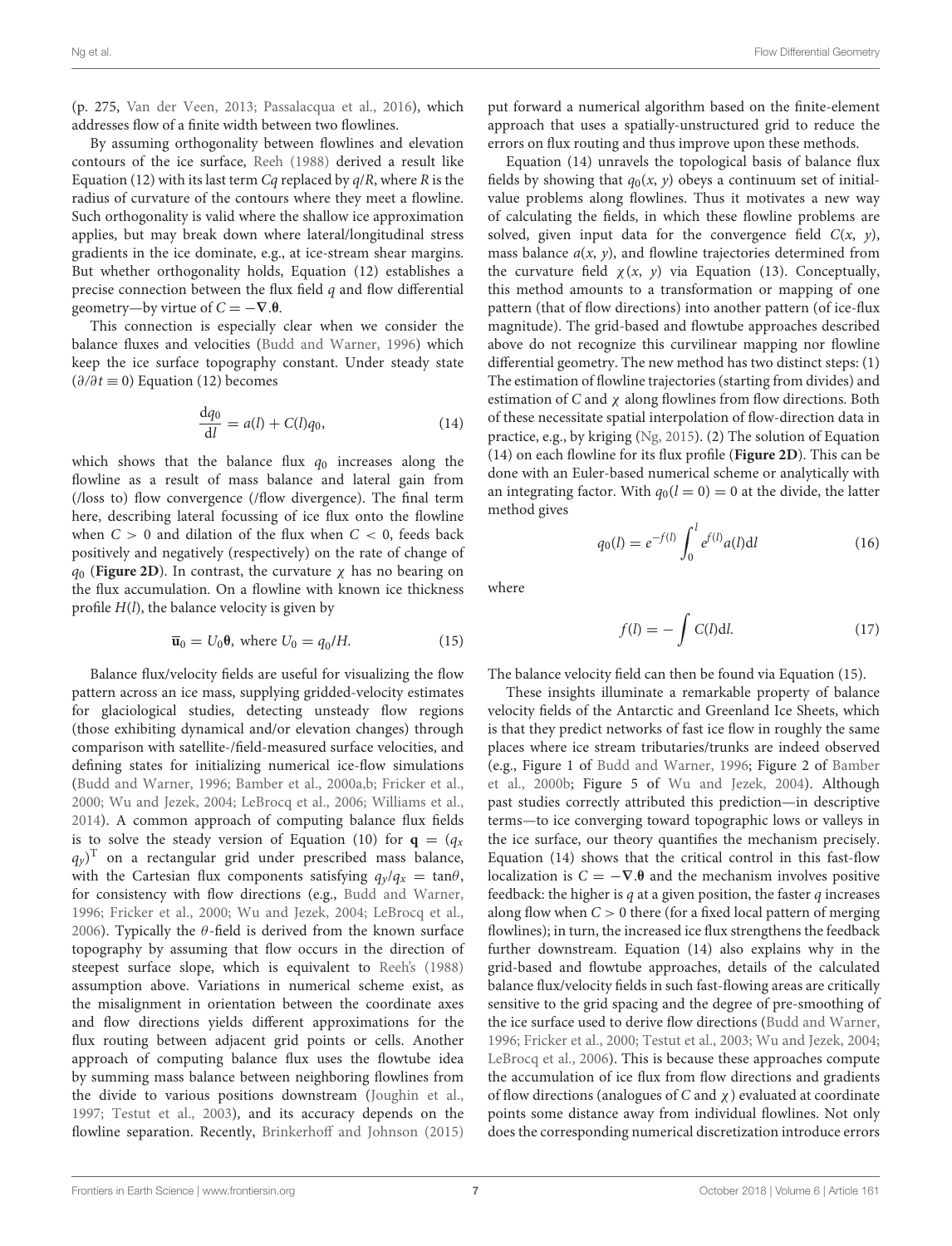to the flux accumulation when the grid is not sufficiently fine, the errors also self-amplify wherever the positive feedback operates. This problem is additional to the potential misalignment of flow directions from the directions of steepest surface slope due to stress-gradient coupling [\(Williams et al., 2014\)](#page-9-12) or a slippery bed [\(Gudmundsson, 2003\)](#page-9-15). In contrast, the method of Equation (14) can more robustly capture the fast-flow features because it calculates balance flux along the curvilinear trajectories of the flowlines themselves, before the results are interpolated back onto a regular grid.

The same theory allows us to deduce balance flux/velocity variations across ice-divide networks. As each limb of the divide is a flowline with  $C < 0$  (see the section 'Areal Integrals and Symmetry Breaking'), Equation (14) shows that negative feedback keeps  $q_0$  small in the corresponding flux accumulation, despite input from snowfall  $(a > 0)$ .

# ICE-FLOW TRIBUTARIZATION AND THE TOWER PLOT

How does the differential-geometry framework help us understand ice-stream spatiodynamics? We consider this topic by using insights from the previous sections.

In ice-stream networks, fast (streaming) flow occurs in icestream trunks and interconnecting tributaries that branch and braid around slow-flowing ice domes and rises; some tributaries penetrate far into the interior to draw ice (e.g., [Joughin et al.,](#page-9-16) [1999;](#page-9-16) [Rignot et al., 2011;](#page-9-6) [Ng, 2015\)](#page-9-0). This "tributarization" behavior, which involves non-uniform convergent and divergent flow in individual catchments and is exemplified by the ice streams along the Siple Coast in West Antarctica (i.e., the ice streams named Mercer, Whillans, Kamb, Bindschadler, and MacAyeal in **[Figure 4A](#page-5-0)**), has been theorized to originate from a spatial instability due to nonlinear coupling between iceflow thermomechanics, basal sliding and subglacial hydrology [\(Fowler and Johnson, 1996\)](#page-8-8). Numerical simulations of the instability have been used to predict the spacing and branching of tributaries [\(Payne and Dongelmans, 1997;](#page-9-17) Sayag and Tziperman, [2011;](#page-9-18) [Kyrke-Smith et al., 2015\)](#page-9-19), in idealized model configurations less complex (irregular and highly branched) than the observed networks. While future numerical simulations will no doubt strive for more realism and better physics, a separate and complementary approach of probing the tributarization dynamics—in both real and model systems—is to study their statistical imprint on a plot of  $U$  versus  $C$  (or  $U$  versus  $\chi$ ). As [Ng \(2015\)](#page-9-0) reported, the tower-shaped U–C plot for Antarctica (**[Figure 3A](#page-4-0)**) implies that fast flow cannot converge or diverge as much as slow flow, and this property is found for individual catchments as well. The bulk tower distribution is not exactly symmetrical—excess convergence in 20  $\lesssim U \lesssim$  200 m a $^{-1}$  yields  $\overline{\overline{C}} \approx +0.012\ \mathrm{km^{-1}}$  for these mid-range speeds.

<span id="page-8-7"></span><span id="page-8-5"></span><span id="page-8-4"></span><span id="page-8-3"></span><span id="page-8-1"></span>Our theory provides a roadmap for analyzing these properties and the tower's composition. We know from the section 'Areal Integrals and Symmetry Breaking' that the tower's span reflects ice-flow symmetry breaking causing C to bifurcate into both signs. But symmetry breaking can involve different ice-flow structures on a variety of length scales across the ice sheet. Each structure has its own spatial fields of C and U, and we can inquire its "signature"—ask how these data plot against each other on the U–C plot. For instance, over distances on the order of  $\sim$ 10 km, bifurcation in sgn(C) may arise from ice flow over and around a basal bump or sticky/slippery spot [\(Gudmundsson,](#page-9-15) [2003;](#page-9-15) [Ely et al., 2017\)](#page-8-9). Assuming an otherwise parallel flow, we expect the speed differential and flow-direction changes induced by such basal perturbation to yield a data cloud on the U–C plot that straddles  $C > 0$  and  $C < 0$  and falls in a specific speed range; the degree of scatter of this cloud presumably increases with the perturbation amplitude. The hypothesized signature of such structure on the tower plot is shown in [Figure 3B](#page-4-0) (Case 1). A real example of a data cloud from ice flow over a basal topographic bump (probably also a sticky spot) from Whillans Ice Stream is detailed in **[Figures 4E–H](#page-5-0)**. In this example, divergent flow upstream of the bump and convergent flow downstream creates a "dipole" in C (**[Figure 4G](#page-5-0)**), whose values plot roughly symmetrically about  $C = 0$  in **[Figure 4H](#page-5-0)**. A similar dipole would occur in the spatial field of the compressive component of the strain-rate tensor resolved in the direction locally perpendicular to the ice-flow direction, but, as explained in the section 'Flow Convergence and Curvature', C directly quantifies the geometrical pattern of the flowlines, whereas strain rates do not.

In contrast, the onset zone of an ice stream may have an asymmetric signature on the U–C plot, due to the combination of convergent flow at its lateral shear margins, less convergent but faster flow in the stream, and divergent slow flow outside the margins (e.g., Case 2 in **[Figure 3B](#page-4-0)**). **[Figures 4B–D](#page-5-0)** detail a real example of such signature compiled from data from the onset area of a tributary of Bindschadler Ice Stream. The signature is expected to be still different if we go upscale to consider a whole catchment with convergent flow inside it (assuming short-scale structures are absent) and divergent flow on the divide boundary (e.g., Case 3 in **[Figure 3B](#page-4-0)**; the section 'Areal Integrals and Symmetry Breaking'). A real example is not illustrated for this case as we currently lack reliable convergence estimates for the slow-flowing interior of Antarctica [\(Ng, 2015\)](#page-9-0). These examples suggest that a systematic geomorphological classification of different ice-flow structures can help us understand how their signatures together make up the tower distribution. We proffer this idea for future research to tackle.

<span id="page-8-9"></span><span id="page-8-8"></span><span id="page-8-6"></span><span id="page-8-2"></span><span id="page-8-0"></span>Another way of understanding the tower distribution, based on the balance-flux theory (the section 'Flowlines and Balance Flux'), decomposes it as the sum of  $U$  and  $C$  data from individual flowlines, which trace distinct trajectories on the plot (**[Figure 3C](#page-4-0)**) according to the flux accumulation described by Equations (14) to (17). Variations in ice thickness along each flowline will determine how ice flux converts to speed, and the flux accumulation implies a spatially non-local relationship between U and C. But we expect most flowlines entering ice-stream networks to trace ascending trajectories in the plot (**[Figure 3C](#page-4-0)**), given the general trends of flux increase along flow and icethickness reduction toward the ice-sheet margin—aided in some cases by the retrograde bed slope of ice-stream trunks and tributaries. Although real ice sheets are not at steady state,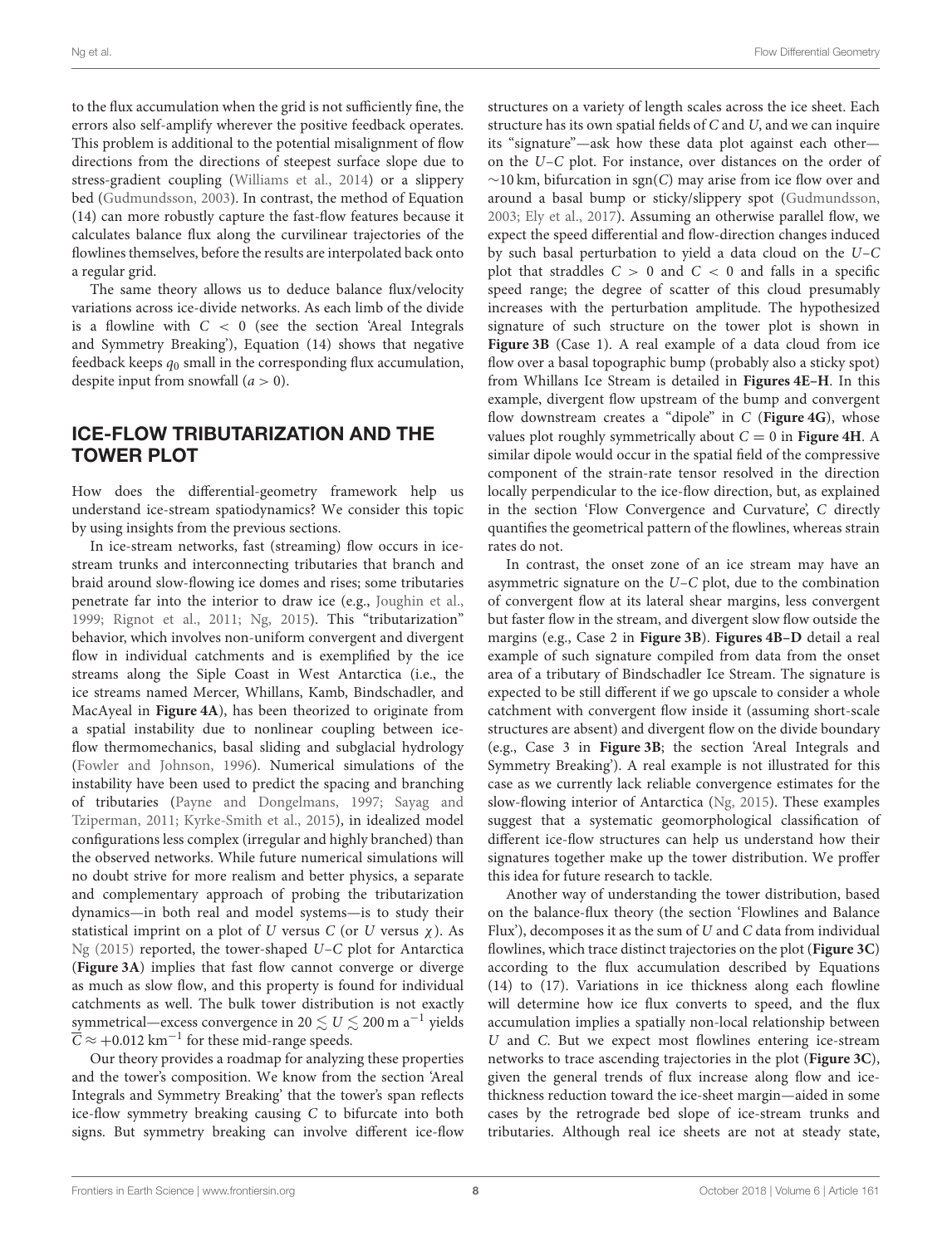<span id="page-9-15"></span>deviations from this should modify the bulk distribution only slightly.

<span id="page-9-19"></span><span id="page-9-16"></span><span id="page-9-13"></span>A specific control behind the shape of the tower distribution for Antarctica may also be identified. [Ng \(2015\)](#page-9-0) interpreted the tower's flanks, which follow  $U \propto |C|^{-1.4}$  approximately, as suggesting a constant upper limit to lateral strain rates,  $U|C|$ [see Equation (6)]. Given the rheological link of strain rates to stresses, we think that such limit reflects an intrinsic ceiling to the glaciological driving stresses in the ice sheet; e.g., 4 km thick ice with surface slopes of  $\sim 10^{-3}$  cannot produce driving stresses far above ∼0.4 bar in order-of-magnitude terms. Equation (6) shows  $U|\chi|$  as a strain-rate magnitude, and so, for the same reason, we expect a  $U-\chi$  plot to exhibit a tower shape also.

<span id="page-9-11"></span><span id="page-9-8"></span><span id="page-9-5"></span><span id="page-9-4"></span><span id="page-9-3"></span><span id="page-9-2"></span><span id="page-9-1"></span><span id="page-9-0"></span>In this connection, the large-scale symmetry breaking responsible for catchment–divide formation (Case 3, **[Figure 3B](#page-4-0)**) anticipates a U-C distribution with excess convergence at the mid-range speeds and excess divergence at the low speeds of divides. Although the tower in **[Figure 3A](#page-4-0)** does not lean visibly in this way, its asymmetry is consistent with this prediction. The divergence signal of divides may be obscured because estimates of C at low speeds  $U \lesssim 20 \, \text{m}$  a<sup>-1</sup> are strongly corrupted by errors/noise in the satellite-measured flow directions, as is evident from the "chaotic" convergence pattern in slow-flow areas [\(Ng, 2015\)](#page-9-0). Our interpretation here finds further support because the U–C plot compiled from balance velocities is lopsided with a strong divergence bias at low U [Supplementary Figure 6B of  $Ng$  (2015)]. Future calculation of Antarctica's convergence map should use more accurate velocity data to resolve the slow part of the U-C plot.

<span id="page-9-17"></span>A final note concerns the ability of balance-velocity models to mimic ice-stream networks. If, as posited in many of these models, ice-flow directions are largely determined by ice surface slope, then the spatial pattern of slopes, ridges and valleys across the ice sheet must precondition the tower distribution. Specifically, the tower shape means that slope aspects are arranged such that their spatial variation is less in faster-flowing areas. Whatever the cause of this, we infer that evolution of the surface topography is integral to ice-stream tributarization. But a

#### **REFERENCES**

- Bamber, J. L., Hardy, R. J., and Joughin, I. (2000a). An analysis of balance velocities over the Greenland ice sheet and comparison with synthetic aperture radar interferometry. J. Glaciol. 46, 67–74. doi: [10.3189/172756500781833412](https://doi.org/10.3189/172756500781833412)
- Bamber, J. L., Vaughan, D. G., and Joughin, I. (2000b). Widespread complex flow in the interior of the Antarctic Ice Sheet. Science 287, 1248–1250. doi: [10.1126/science.287.5456.1248](https://doi.org/10.1126/science.287.5456.1248)
- Brinkerhoff, D., and Johnson, J. (2015). A stabilized finite element method for calculating balance velocities in ice sheets. Geosci. Model Dev. 8, 1275–1283. doi: [10.5194/gmd-8-1275-2015](https://doi.org/10.5194/gmd-8-1275-2015)
- Budd, W. F., and Warner, R. C. (1996). A computer scheme for rapid calculations of balance-flux distributions. Ann. Glaciol. 23, 21–27. doi: [10.3189/S0260305500013215](https://doi.org/10.3189/S0260305500013215)
- Clark, C. D. (1997). Reconstructing the evolutionary dynamics of former ice sheets using multi-temporal evidence, remote sensing and GIS. Quat. Sci. Rev. 16, 1067–1092. doi: [10.1016/S0277-3791\(97\)00037-1](https://doi.org/10.1016/S0277-3791(97)00037-1)

<span id="page-9-9"></span>proper examination of how the ice-dynamical instability controls the U-C distribution is beyond the scope of this paper.

## <span id="page-9-6"></span>**CONCLUSIONS**

<span id="page-9-18"></span><span id="page-9-14"></span><span id="page-9-12"></span><span id="page-9-10"></span><span id="page-9-7"></span>Herein, our study of the flow-direction field  $\theta$  has yielded a new rigorous language for addressing ice-flow topology. By using the new-found relationships in Equations (4) and (5), we made precise connections between the differential geometry of θ and perceptible aspects of flowline patterns, and explored their implications for ice-flux routing and the symmetry breaking inherent in ice-stream networks. The spatial complexity of flow is ultimately the outcome of nonlinear rheology, thermomechanical processes and boundary conditions, but insights into its origin can be gained by inspecting flow directions. While the continuum description of ice flow is well established, ideas of how this complexity arises and productive ways of describing and analyzing it are barely in their infancy. With the recent explosion of observational velocity datasets, we think that combining numerical simulations and the kind of analytical work undertaken here is a promising way to advance our understanding of pattern formation in ice flow. An interesting avenue is to cast the continuum model in curvilinear terms using convergence C and curvature  $\chi$  [going beyond mass conservation in Equation (12)] to explain the time-dependent dynamics of these fields and formulate pattern-based theories of ice-streaming instability.

## AUTHOR CONTRIBUTIONS

FN developed the theory and wrote the manuscript. GG and EK contributed editing suggestions and advice on how to illustrate the theory.

## ACKNOWLEDGMENTS

FN acknowledges the support of a Leverhulme Trust Research Fellowship in 2017-18 (no. RF-2017-320), which funded this study. We thank two reviewers and the editor for their helpful comments on our manuscript.

- Ely, J. C., Clark, C. D., Ng, F. S. L., and Spagnolo, M. (2017). Insights on the formation of longitudinal surface structures on ice sheets from analysis of their spacing, spatial distribution, and relationship to ice thickness and flow. J. Geophys. Res. Earth Surf. [122, 961–972. doi: 10.1002/2016JF](https://doi.org/10.1002/2016JF004071) 004071
- Fahnestock, M., Scambos, T., Moon, T., Gardner, A., Haran, T., and Klinger, M. (2016). Rapid large-area mapping of ice flow using Landsat 8. Remote Sens. Environ. 185, 84–94. doi: [10.1016/j.rse.2015.11.023](https://doi.org/10.1016/j.rse.2015.11.023)
- Fowler, A. C., and Johnson, C. (1996). Ice-sheet surging and ice-stream formation. Ann. Glaciol. 23, 68–73. doi: [10.3189/S0260305500013276](https://doi.org/10.3189/S0260305500013276)
- Fretwell, P., Pritchard, H. D., Vaughan, D. G., Bamber, J. L., Barrand, N. E., Bell, R., et al. (2013). Bedmap2: improved ice bed, surface and thickness datasets for Antarctica. Cryosphere 7, 375–393. doi: [10.5194/tc-7-375-2013](https://doi.org/10.5194/tc-7-375-2013)
- Fricker, H. A., Warner, R. C., and Allison, I. (2000). Mass balance of the Lambert Glacier–Amery Ice Shelf system, East Antarctica: a comparison of computed balance fluxes and measured fluxes. J. Glaciol. 46, 561–570. doi: [10.3189/172756500781832765](https://doi.org/10.3189/172756500781832765)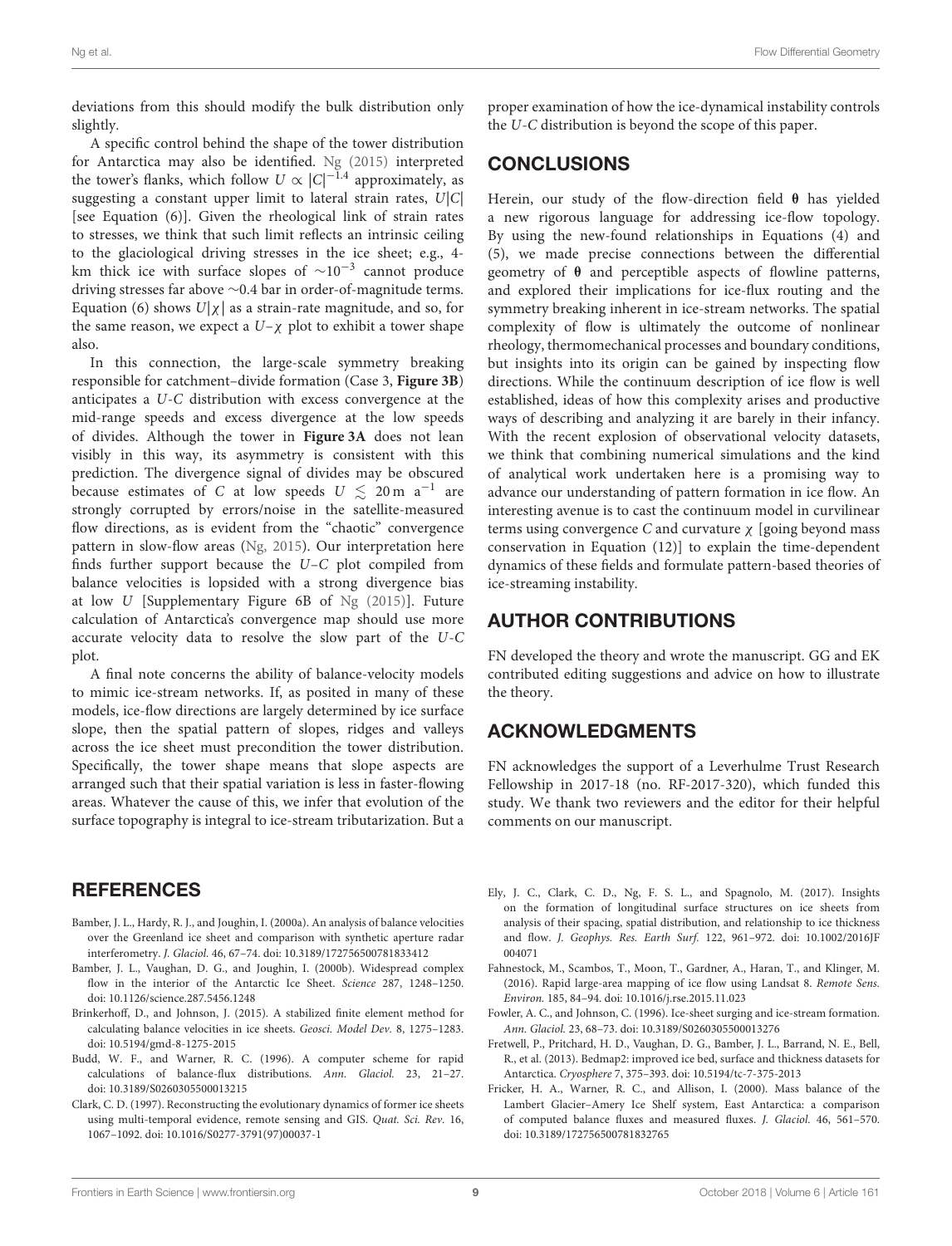- Gudmundsson, G. H. (2003). Transmission of basal variability to a glacier surface. J. Geophys. Res. Earth Surf. 108:2253. doi: [10.1029/2002JB002107](https://doi.org/10.1029/2002JB002107)
- <span id="page-10-0"></span>Joughin, I., Fahnestock, M., Ekholm, S., and Kwok, R. (1997). Balance velocities of the Greenland Ice Sheet. Geophys. Res. Lett. 24, 3045–3048. doi: [10.1029/97GL53151](https://doi.org/10.1029/97GL53151)
- Joughin, I., Gray, L., Bindschadler, R., Price, S., Morse, D., Hulbe, C., et al. (1999). Tributaries of West Antarctic ice streams revealed by RADARSAT interferometry. Science 286, 283–286. doi: [10.1126/science.286.5438.283](https://doi.org/10.1126/science.286.5438.283)
- Kyrke-Smith, T. M., Katz, R. F., and Fowler, A. C. (2015). Subglacial hydrology as a control on emergence, scale, and spacing of ice streams. J. Geophys. Res. Earth Surf. 120, 1501–1514. doi: [10.1002/2015JF003505](https://doi.org/10.1002/2015JF003505)
- LeBrocq, A. M., Payne, A. J., and Siegert, M. J. (2006). West Antarctic balance calculations: impact of flux-routing algorithm, smoothing algorithm and topography. Comput. Geosci. [32, 1780–1795. doi: 10.1016/j.cageo.2006.](https://doi.org/10.1016/j.cageo.2006.05.003) 05.003
- Ng, F., and Conway, H. (2004). Fast-flow signature in the stagnated Kamb Ice Stream, West Antarctica. Geology 32, 481–484. doi: [10.1130/G20317.1](https://doi.org/10.1130/G20317.1)
- Ng, F. S. L. (2015). Spatial complexity of ice flow across the Antarctic Ice Sheet. Nat. Geosci. 8, 847–850. doi: [10.1038/ngeo2532](https://doi.org/10.1038/ngeo2532)
- Nye, J. F. (1983). Monstars on glaciers. J. Glaciol. 29, 70–77. doi: [10.3189/S0022143000005153](https://doi.org/10.3189/S0022143000005153)
- Nye, J. F. (1986). Isotropic points on glaciers. J. Glaciol. 32, 363–365. doi: [10.3189/S0022143000012041](https://doi.org/10.3189/S0022143000012041)
- Nye, J. F. (1991). The topology of ice-sheet centres. J. Glaciol. 37, 220–227. doi: [10.3189/S0022143000007231](https://doi.org/10.3189/S0022143000007231)
- Nye, J. F. (1993). A topological approach to the strain-rate pattern of ice sheets. J. Glaciol. 39, 10–14. doi: [10.3189/S0022143000015677](https://doi.org/10.3189/S0022143000015677)
- Passalacqua, O., Gagliardini, O., Parrenin, F., Todd, J., Gillet-Chaulet, F., and Ritz, C. (2016). Performance and applicability of a 2.5-D ice-flow model in the vicinity of a dome. Geosci. Model Dev. 9, 2301–2313. doi: [10.5194/gmd-9-2301-2016](https://doi.org/10.5194/gmd-9-2301-2016)
- Payne, A. J., and Dongelmans, P. W. (1997). Self-organization in the thermomechanical flow of ice sheets. J. Geophys. Res. Earth Surf. 102, 12219–12233. doi: [10.1029/97JB00513](https://doi.org/10.1029/97JB00513)
- Reeh, N. (1988). A flow-line model for calculating the surface profile and the velocity, strain-rate, and stress fields in an ice sheet. J. Glaciol. 34, 46–54. doi: [10.3189/S0022143000009059](https://doi.org/10.3189/S0022143000009059)
- Rignot, E., Mouginot, J., and Scheuchl, B. (2011). Ice flow of the Antarctic Ice Sheet. Science [333, 1427–1430. doi: 10.1126/science.](https://doi.org/10.1126/science.1208336) 1208336
- Sayag, R., and Tziperman, E. (2011). Interaction and variability of ice streams under a triple-valued sliding law and non-Newtonian rheology. J. Geophys. Res. Earth Surf. [116:F01009. doi: 10.1029/2010JF](https://doi.org/10.1029/2010JF001839) 001839
- Testut, L., Hurd, R., Coleman, R., Rémy, F., and Legrésy, B. (2003). Comparison between computed balance velocities and GPS measurements in the Lambert Glacier basin, East Antarctica. Ann. Glaciol. 37, 337–343. doi: [10.3189/172756403781815672](https://doi.org/10.3189/172756403781815672)
- Van der Veen, C. J. (2013). Fundamentals of Glacier Dynamics. Boca Raton, FL: CRC Press.
- Williams, C. R., Hindmarsh, R. C. A., and Arthern, R. J. (2014). Calculating balance velocities with a membrane stress correction. J. Glaciol. 60, 294–304. doi: [10.3189/2014JoG13J092](https://doi.org/10.3189/2014JoG13J092)
- Wu, X., and Jezek, K. C. (2004). Antarctic ice-sheet balance velocities from merged point and vector data. J. Glaciol. 50, 219–230. doi: [10.3189/172756504781830042](https://doi.org/10.3189/172756504781830042)

**Conflict of Interest Statement:** The authors declare that the research was conducted in the absence of any commercial or financial relationships that could be construed as a potential conflict of interest.

Copyright © 2018 Ng, Gudmundsson and King. This is an open-access article distributed under the terms of the [Creative Commons Attribution License \(CC BY\).](http://creativecommons.org/licenses/by/4.0/) The use, distribution or reproduction in other forums is permitted, provided the original author(s) and the copyright owner(s) are credited and that the original publication in this journal is cited, in accordance with accepted academic practice. No use, distribution or reproduction is permitted which does not comply with these terms.